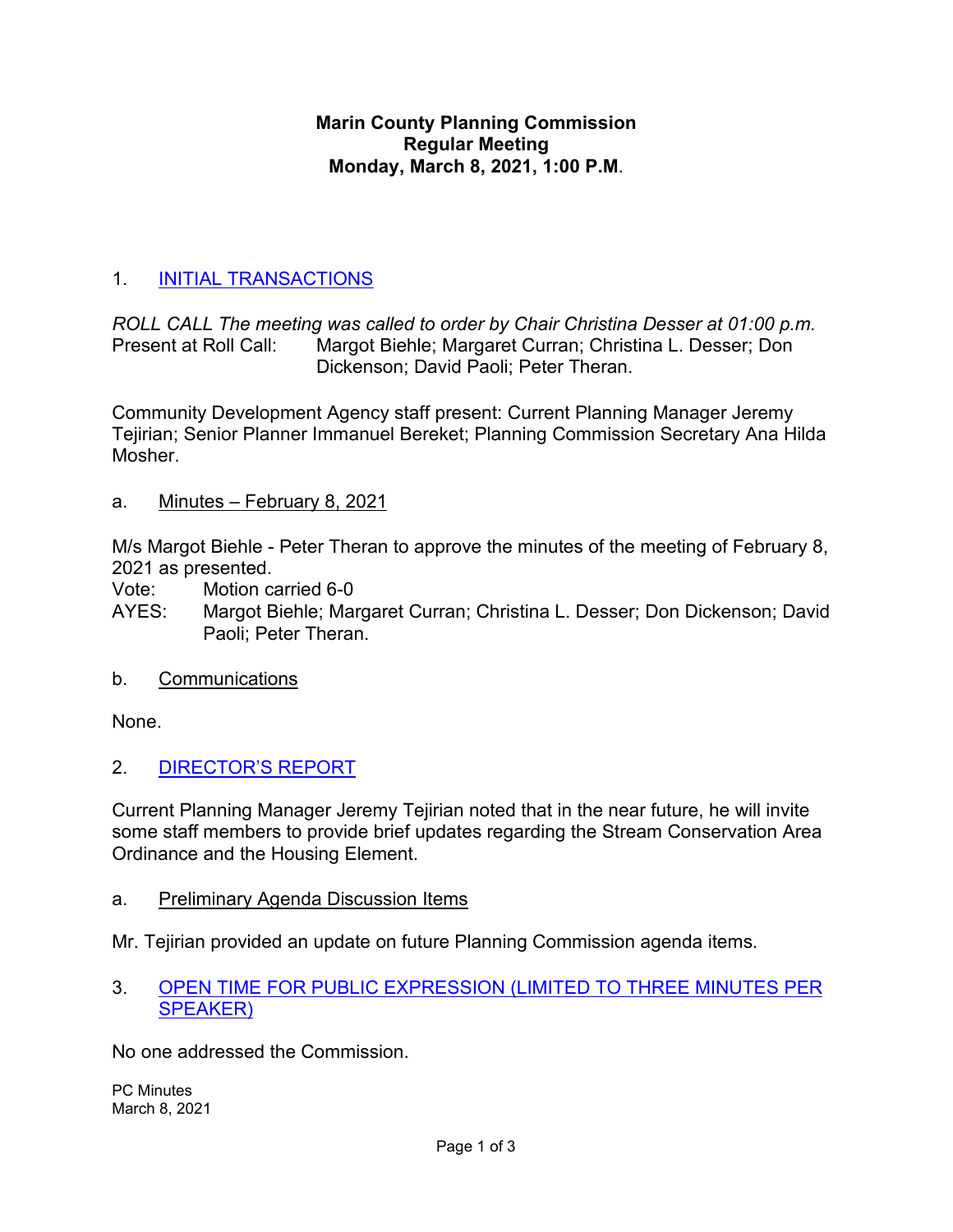#### 4. [MARIN HEALTHCARE DISTRICT DESIGN REVIEW, TREE REMOVAL PERMIT,](https://marin.granicus.com/MediaPlayer.php?view_id=&clip_id=10561&meta_id=1110669)  [AND CEQA EXEMPTION](https://marin.granicus.com/MediaPlayer.php?view_id=&clip_id=10561&meta_id=1110669)

Mr. Tejirian noted that this was a continued hearing. Following the Commission's suggestions from the December 14, 2020 hearing, the applicant made changes to the design.

Senior Planner Immanuel Bereket presented the staff report and recommended that the Planning Commission review the administrative record, conduct a public hearing, and approve the Marin HealthCare District Design Review for the Ambulatory Service Building and second hillside parking garage based on the findings and subject to the conditions contained in the Resolution.

Mr. Tejirian added that the Department of Public Works (DPW) reviewed the two different options regarding the left hand turn onto Bon Air Road, and expressed a preference for option two.

Staff answered questions from the Commission.

Applicant Pietro Martinez, Mark Toothacre, and Ramzy Sacre gave a presentation and answered questions from the Commission.

Public testimony was opened, and the following people spoke:

Representing organizations: Anne Petersen, Kentfield Planning Advisory Board.

Representing the public: Susan Miltner; Alfred Quero.

Public Testimony was closed.

The Commission commented on the revisions to the project plans presented by the applicants. They deliberated and concurred to continue the hearing to April 12, 2021 with the consent of the applicant.

Applicants' representative Mark Toothacre agreed to continue the hearing to April 12, 2021.

M/s Margot Biehle - Margaret Curran to continue the hearing to Monday April 12, 2021 to allow the applicant to come back with additional proposed safety traffic and pedestrian safety mitigations. A final Resolution should be prepared rewording the conditions outlined by the Commission.

Vote: Motion carried 6-0

AYES: Margot Biehle; Margaret Curran; Christina L. Desser; Don Dickenson; David Paoli; Peter Theran.

PC Minutes March 8, 2021